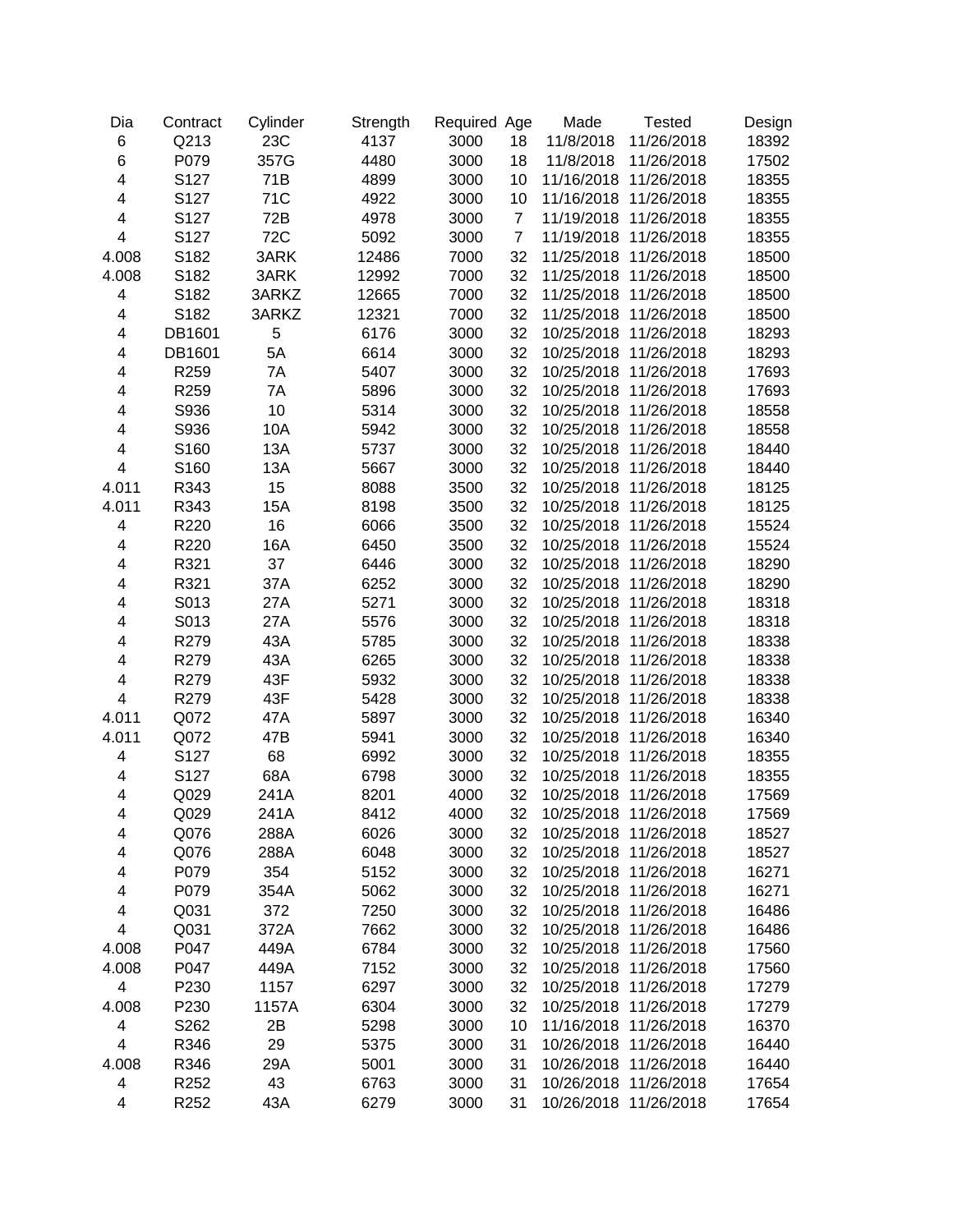| 4.011<br>R243<br>56A<br>7068<br>3000<br>31<br>18640<br>10/26/2018 11/26/2018<br><b>DZA</b><br>110<br>12094<br>7500<br>31<br>5068A 17159<br>4<br>10/26/2018 11/26/2018<br><b>DZA</b><br>4<br>110A<br>12314<br>7500<br>31<br>10/26/2018 11/26/2018<br>5068A 17159<br>Q295<br>31<br>4<br>5533<br>4000<br>175A<br>10/26/2018 11/26/2018<br>17176<br>31<br>4<br>Q295<br>5116<br>4000<br>17176<br>175A<br>10/26/2018 11/26/2018<br>31<br>Q297<br>176A<br>6186<br>4000<br>17176<br>4<br>10/26/2018 11/26/2018<br>4000<br>Q297<br>176A<br>5807<br>31<br>17176<br>4<br>10/26/2018 11/26/2018<br>3000<br>31<br>P230<br>1156<br>5686<br>10/26/2018 11/26/2018<br>17279<br>4<br>3000<br>P230<br>1156A<br>5612<br>31<br>10/26/2018 11/26/2018<br>17279<br>4<br>P230<br>1159<br>6299<br>3000<br>31<br>17279<br>4<br>10/26/2018 11/26/2018<br>P230<br>1159A<br>6005<br>3000<br>31<br>10/26/2018 11/26/2018<br>17279<br>4<br>4<br>R273<br>D <sub>1</sub> B<br>5503<br>3000<br>11/16/2018 11/26/2018<br>18092<br>10<br>4<br>R273<br>D <sub>2</sub> B<br>5325<br>3000<br>11/16/2018 11/26/2018<br>18092<br>10<br>$\overline{\mathbf{4}}$<br>R273<br>D <sub>3</sub> B<br>6617<br>3000<br>11/16/2018 11/26/2018<br>18092<br>10<br>4.011<br>S292<br>2B<br>5724<br>3000<br>11/16/2018 11/26/2018<br>18599<br>10<br>2C<br>4.011<br>S292<br>5548<br>3000<br>11/16/2018 11/26/2018<br>18599<br>10<br>$\overline{\mathbf{4}}$<br>R220<br>29B<br>4647<br>3000<br>10<br>11/16/2018 11/26/2018<br>15524<br>46C<br>R279<br>4707<br>3000<br>18338<br>4<br>10<br>11/16/2018 11/26/2018<br>4<br>R279<br>46C<br>4509<br>3000<br>10<br>11/16/2018 11/26/2018<br>18338<br>4<br>R279<br>47C<br>4959<br>3000<br>10<br>11/16/2018 11/26/2018<br>18338<br>4<br>R279<br>47C<br>4741<br>3000<br>10<br>11/16/2018 11/26/2018<br>18338<br>R279<br>48C<br>4919<br>3000<br>4<br>10<br>11/16/2018 11/26/2018<br>18338<br>R279<br>48C<br>4853<br>3000<br>18338<br>4<br>10<br>11/16/2018 11/26/2018<br>Q231<br>24B<br>2192<br>3000<br>10<br>18392<br>6<br>11/16/2018 11/26/2018<br>3594<br>3000<br>Q213<br>25B<br>9<br>11/17/2018 11/26/2018<br>18392<br>6<br>6<br>Q213<br>26B<br>1688<br>3000<br>$\overline{7}$<br>18392<br>11/19/2018 11/26/2018<br>6<br>S145<br>20<br>4351<br>3000<br>28<br>11/17/2018 11/26/2018<br>18512<br>$\,6$<br>S145<br>4404<br>3000<br>28<br>11/17/2018 11/26/2018<br>18512<br>20A<br>S254<br>$\overline{2}$<br>4.011<br>5607<br>3000<br>28<br>18260<br>10/29/2018 11/26/2018<br>S254<br>4.011<br>2A<br>5566<br>3000<br>28<br>18260<br>10/29/2018 11/26/2018<br>S924<br>3000<br>$\overline{\mathbf{4}}$<br>11<br>4759<br>28<br>16620<br>10/29/2018 11/26/2018<br>S924<br>$\overline{\mathbf{4}}$<br><b>11A</b><br>4635<br>3000<br>28<br>10/29/2018 11/26/2018<br>16620<br>$\overline{\mathbf{4}}$<br>R226<br>17A<br>5958<br>3000<br>10/29/2018 11/26/2018<br>17214<br>28<br>4<br>R226<br>17A<br>5749<br>3000<br>10/29/2018 11/26/2018<br>17214<br>28<br>$\overline{\mathbf{4}}$<br>30A<br>5856<br>3000<br>28<br>10/29/2018 11/26/2018 18351[656007]<br>120315<br>10/29/2018 11/26/2018 18351[656007]<br>120315<br>4<br>30A<br>5812<br>3000<br>28<br>52<br>4<br>119978<br>5534<br>3000<br>10/29/2018<br>11/26/2018<br>16085<br>28<br>52A<br>5325<br>16085<br>4<br>119978<br>3000<br>28<br>10/29/2018<br>11/26/2018<br>4.014<br>36<br>6586<br>3000<br>R <sub>252</sub><br>54<br>10/3/2018<br>11/26/2018<br>17654<br>R252<br>36A<br>6872<br>3000<br>17654<br>4<br>54<br>10/3/2018<br>11/26/2018<br>P083<br>87<br>5526<br>3000<br>13034<br>4<br>28<br>10/29/2018<br>11/26/2018<br>P083<br>87A<br>3000<br>4<br>5846<br>28<br>10/29/2018 11/26/2018<br>13034<br>P297<br>7069<br>3000<br>28<br>18492<br>4<br>177A<br>10/29/2018 11/26/2018<br>4<br>P297<br>6908<br>3000<br>28<br>18492<br>177A<br>10/29/2018 11/26/2018<br>P047<br>450<br>3000<br>17181<br>4<br>6643<br>28<br>10/29/2018 11/26/2018<br>4<br>P047<br>450A<br>3000<br>10/29/2018 11/26/2018<br>6554<br>28<br>17181<br>4<br>P047<br>7572<br>3000<br>451A<br>28<br>10/29/2018 11/26/2018<br>17560<br>$\overline{\mathbf{4}}$<br>P047<br>7715<br>3000<br>10/29/2018 11/26/2018<br>451A<br>28<br>17560<br>Q029<br>242A<br>4000<br>10/29/2018 11/26/2018<br>4.011<br>6044<br>28<br>17569<br>4<br>6165<br>4000<br>Q029<br>242A<br>28<br>10/29/2018 11/26/2018<br>17569<br>10/29/2018 11/26/2018 | 4.011 | R243 | 56  | 6846 | 3000 | 31 | 10/26/2018 11/26/2018 | 18640 |
|----------------------------------------------------------------------------------------------------------------------------------------------------------------------------------------------------------------------------------------------------------------------------------------------------------------------------------------------------------------------------------------------------------------------------------------------------------------------------------------------------------------------------------------------------------------------------------------------------------------------------------------------------------------------------------------------------------------------------------------------------------------------------------------------------------------------------------------------------------------------------------------------------------------------------------------------------------------------------------------------------------------------------------------------------------------------------------------------------------------------------------------------------------------------------------------------------------------------------------------------------------------------------------------------------------------------------------------------------------------------------------------------------------------------------------------------------------------------------------------------------------------------------------------------------------------------------------------------------------------------------------------------------------------------------------------------------------------------------------------------------------------------------------------------------------------------------------------------------------------------------------------------------------------------------------------------------------------------------------------------------------------------------------------------------------------------------------------------------------------------------------------------------------------------------------------------------------------------------------------------------------------------------------------------------------------------------------------------------------------------------------------------------------------------------------------------------------------------------------------------------------------------------------------------------------------------------------------------------------------------------------------------------------------------------------------------------------------------------------------------------------------------------------------------------------------------------------------------------------------------------------------------------------------------------------------------------------------------------------------------------------------------------------------------------------------------------------------------------------------------------------------------------------------------------------------------------------------------------------------------------------------------------------------------------------------------------------------------------------------------------------------------------------------------------------------------------------------------------------------------------------------------------------------------------------------------------------------------------------------------------------------------------------------------------------------------------------------------------------------------------------------------------------------------------------------------------------------------------------------------------------------------------------------------------------------------------------------------------------------------------------------------------------------------------------------------------------------------------------------------------------------------------------------------------------------------------------------------------------------------------------------------------------------------------------------------------|-------|------|-----|------|------|----|-----------------------|-------|
|                                                                                                                                                                                                                                                                                                                                                                                                                                                                                                                                                                                                                                                                                                                                                                                                                                                                                                                                                                                                                                                                                                                                                                                                                                                                                                                                                                                                                                                                                                                                                                                                                                                                                                                                                                                                                                                                                                                                                                                                                                                                                                                                                                                                                                                                                                                                                                                                                                                                                                                                                                                                                                                                                                                                                                                                                                                                                                                                                                                                                                                                                                                                                                                                                                                                                                                                                                                                                                                                                                                                                                                                                                                                                                                                                                                                                                                                                                                                                                                                                                                                                                                                                                                                                                                                                                                            |       |      |     |      |      |    |                       |       |
|                                                                                                                                                                                                                                                                                                                                                                                                                                                                                                                                                                                                                                                                                                                                                                                                                                                                                                                                                                                                                                                                                                                                                                                                                                                                                                                                                                                                                                                                                                                                                                                                                                                                                                                                                                                                                                                                                                                                                                                                                                                                                                                                                                                                                                                                                                                                                                                                                                                                                                                                                                                                                                                                                                                                                                                                                                                                                                                                                                                                                                                                                                                                                                                                                                                                                                                                                                                                                                                                                                                                                                                                                                                                                                                                                                                                                                                                                                                                                                                                                                                                                                                                                                                                                                                                                                                            |       |      |     |      |      |    |                       |       |
|                                                                                                                                                                                                                                                                                                                                                                                                                                                                                                                                                                                                                                                                                                                                                                                                                                                                                                                                                                                                                                                                                                                                                                                                                                                                                                                                                                                                                                                                                                                                                                                                                                                                                                                                                                                                                                                                                                                                                                                                                                                                                                                                                                                                                                                                                                                                                                                                                                                                                                                                                                                                                                                                                                                                                                                                                                                                                                                                                                                                                                                                                                                                                                                                                                                                                                                                                                                                                                                                                                                                                                                                                                                                                                                                                                                                                                                                                                                                                                                                                                                                                                                                                                                                                                                                                                                            |       |      |     |      |      |    |                       |       |
|                                                                                                                                                                                                                                                                                                                                                                                                                                                                                                                                                                                                                                                                                                                                                                                                                                                                                                                                                                                                                                                                                                                                                                                                                                                                                                                                                                                                                                                                                                                                                                                                                                                                                                                                                                                                                                                                                                                                                                                                                                                                                                                                                                                                                                                                                                                                                                                                                                                                                                                                                                                                                                                                                                                                                                                                                                                                                                                                                                                                                                                                                                                                                                                                                                                                                                                                                                                                                                                                                                                                                                                                                                                                                                                                                                                                                                                                                                                                                                                                                                                                                                                                                                                                                                                                                                                            |       |      |     |      |      |    |                       |       |
|                                                                                                                                                                                                                                                                                                                                                                                                                                                                                                                                                                                                                                                                                                                                                                                                                                                                                                                                                                                                                                                                                                                                                                                                                                                                                                                                                                                                                                                                                                                                                                                                                                                                                                                                                                                                                                                                                                                                                                                                                                                                                                                                                                                                                                                                                                                                                                                                                                                                                                                                                                                                                                                                                                                                                                                                                                                                                                                                                                                                                                                                                                                                                                                                                                                                                                                                                                                                                                                                                                                                                                                                                                                                                                                                                                                                                                                                                                                                                                                                                                                                                                                                                                                                                                                                                                                            |       |      |     |      |      |    |                       |       |
|                                                                                                                                                                                                                                                                                                                                                                                                                                                                                                                                                                                                                                                                                                                                                                                                                                                                                                                                                                                                                                                                                                                                                                                                                                                                                                                                                                                                                                                                                                                                                                                                                                                                                                                                                                                                                                                                                                                                                                                                                                                                                                                                                                                                                                                                                                                                                                                                                                                                                                                                                                                                                                                                                                                                                                                                                                                                                                                                                                                                                                                                                                                                                                                                                                                                                                                                                                                                                                                                                                                                                                                                                                                                                                                                                                                                                                                                                                                                                                                                                                                                                                                                                                                                                                                                                                                            |       |      |     |      |      |    |                       |       |
|                                                                                                                                                                                                                                                                                                                                                                                                                                                                                                                                                                                                                                                                                                                                                                                                                                                                                                                                                                                                                                                                                                                                                                                                                                                                                                                                                                                                                                                                                                                                                                                                                                                                                                                                                                                                                                                                                                                                                                                                                                                                                                                                                                                                                                                                                                                                                                                                                                                                                                                                                                                                                                                                                                                                                                                                                                                                                                                                                                                                                                                                                                                                                                                                                                                                                                                                                                                                                                                                                                                                                                                                                                                                                                                                                                                                                                                                                                                                                                                                                                                                                                                                                                                                                                                                                                                            |       |      |     |      |      |    |                       |       |
|                                                                                                                                                                                                                                                                                                                                                                                                                                                                                                                                                                                                                                                                                                                                                                                                                                                                                                                                                                                                                                                                                                                                                                                                                                                                                                                                                                                                                                                                                                                                                                                                                                                                                                                                                                                                                                                                                                                                                                                                                                                                                                                                                                                                                                                                                                                                                                                                                                                                                                                                                                                                                                                                                                                                                                                                                                                                                                                                                                                                                                                                                                                                                                                                                                                                                                                                                                                                                                                                                                                                                                                                                                                                                                                                                                                                                                                                                                                                                                                                                                                                                                                                                                                                                                                                                                                            |       |      |     |      |      |    |                       |       |
|                                                                                                                                                                                                                                                                                                                                                                                                                                                                                                                                                                                                                                                                                                                                                                                                                                                                                                                                                                                                                                                                                                                                                                                                                                                                                                                                                                                                                                                                                                                                                                                                                                                                                                                                                                                                                                                                                                                                                                                                                                                                                                                                                                                                                                                                                                                                                                                                                                                                                                                                                                                                                                                                                                                                                                                                                                                                                                                                                                                                                                                                                                                                                                                                                                                                                                                                                                                                                                                                                                                                                                                                                                                                                                                                                                                                                                                                                                                                                                                                                                                                                                                                                                                                                                                                                                                            |       |      |     |      |      |    |                       |       |
|                                                                                                                                                                                                                                                                                                                                                                                                                                                                                                                                                                                                                                                                                                                                                                                                                                                                                                                                                                                                                                                                                                                                                                                                                                                                                                                                                                                                                                                                                                                                                                                                                                                                                                                                                                                                                                                                                                                                                                                                                                                                                                                                                                                                                                                                                                                                                                                                                                                                                                                                                                                                                                                                                                                                                                                                                                                                                                                                                                                                                                                                                                                                                                                                                                                                                                                                                                                                                                                                                                                                                                                                                                                                                                                                                                                                                                                                                                                                                                                                                                                                                                                                                                                                                                                                                                                            |       |      |     |      |      |    |                       |       |
|                                                                                                                                                                                                                                                                                                                                                                                                                                                                                                                                                                                                                                                                                                                                                                                                                                                                                                                                                                                                                                                                                                                                                                                                                                                                                                                                                                                                                                                                                                                                                                                                                                                                                                                                                                                                                                                                                                                                                                                                                                                                                                                                                                                                                                                                                                                                                                                                                                                                                                                                                                                                                                                                                                                                                                                                                                                                                                                                                                                                                                                                                                                                                                                                                                                                                                                                                                                                                                                                                                                                                                                                                                                                                                                                                                                                                                                                                                                                                                                                                                                                                                                                                                                                                                                                                                                            |       |      |     |      |      |    |                       |       |
|                                                                                                                                                                                                                                                                                                                                                                                                                                                                                                                                                                                                                                                                                                                                                                                                                                                                                                                                                                                                                                                                                                                                                                                                                                                                                                                                                                                                                                                                                                                                                                                                                                                                                                                                                                                                                                                                                                                                                                                                                                                                                                                                                                                                                                                                                                                                                                                                                                                                                                                                                                                                                                                                                                                                                                                                                                                                                                                                                                                                                                                                                                                                                                                                                                                                                                                                                                                                                                                                                                                                                                                                                                                                                                                                                                                                                                                                                                                                                                                                                                                                                                                                                                                                                                                                                                                            |       |      |     |      |      |    |                       |       |
|                                                                                                                                                                                                                                                                                                                                                                                                                                                                                                                                                                                                                                                                                                                                                                                                                                                                                                                                                                                                                                                                                                                                                                                                                                                                                                                                                                                                                                                                                                                                                                                                                                                                                                                                                                                                                                                                                                                                                                                                                                                                                                                                                                                                                                                                                                                                                                                                                                                                                                                                                                                                                                                                                                                                                                                                                                                                                                                                                                                                                                                                                                                                                                                                                                                                                                                                                                                                                                                                                                                                                                                                                                                                                                                                                                                                                                                                                                                                                                                                                                                                                                                                                                                                                                                                                                                            |       |      |     |      |      |    |                       |       |
|                                                                                                                                                                                                                                                                                                                                                                                                                                                                                                                                                                                                                                                                                                                                                                                                                                                                                                                                                                                                                                                                                                                                                                                                                                                                                                                                                                                                                                                                                                                                                                                                                                                                                                                                                                                                                                                                                                                                                                                                                                                                                                                                                                                                                                                                                                                                                                                                                                                                                                                                                                                                                                                                                                                                                                                                                                                                                                                                                                                                                                                                                                                                                                                                                                                                                                                                                                                                                                                                                                                                                                                                                                                                                                                                                                                                                                                                                                                                                                                                                                                                                                                                                                                                                                                                                                                            |       |      |     |      |      |    |                       |       |
|                                                                                                                                                                                                                                                                                                                                                                                                                                                                                                                                                                                                                                                                                                                                                                                                                                                                                                                                                                                                                                                                                                                                                                                                                                                                                                                                                                                                                                                                                                                                                                                                                                                                                                                                                                                                                                                                                                                                                                                                                                                                                                                                                                                                                                                                                                                                                                                                                                                                                                                                                                                                                                                                                                                                                                                                                                                                                                                                                                                                                                                                                                                                                                                                                                                                                                                                                                                                                                                                                                                                                                                                                                                                                                                                                                                                                                                                                                                                                                                                                                                                                                                                                                                                                                                                                                                            |       |      |     |      |      |    |                       |       |
|                                                                                                                                                                                                                                                                                                                                                                                                                                                                                                                                                                                                                                                                                                                                                                                                                                                                                                                                                                                                                                                                                                                                                                                                                                                                                                                                                                                                                                                                                                                                                                                                                                                                                                                                                                                                                                                                                                                                                                                                                                                                                                                                                                                                                                                                                                                                                                                                                                                                                                                                                                                                                                                                                                                                                                                                                                                                                                                                                                                                                                                                                                                                                                                                                                                                                                                                                                                                                                                                                                                                                                                                                                                                                                                                                                                                                                                                                                                                                                                                                                                                                                                                                                                                                                                                                                                            |       |      |     |      |      |    |                       |       |
|                                                                                                                                                                                                                                                                                                                                                                                                                                                                                                                                                                                                                                                                                                                                                                                                                                                                                                                                                                                                                                                                                                                                                                                                                                                                                                                                                                                                                                                                                                                                                                                                                                                                                                                                                                                                                                                                                                                                                                                                                                                                                                                                                                                                                                                                                                                                                                                                                                                                                                                                                                                                                                                                                                                                                                                                                                                                                                                                                                                                                                                                                                                                                                                                                                                                                                                                                                                                                                                                                                                                                                                                                                                                                                                                                                                                                                                                                                                                                                                                                                                                                                                                                                                                                                                                                                                            |       |      |     |      |      |    |                       |       |
|                                                                                                                                                                                                                                                                                                                                                                                                                                                                                                                                                                                                                                                                                                                                                                                                                                                                                                                                                                                                                                                                                                                                                                                                                                                                                                                                                                                                                                                                                                                                                                                                                                                                                                                                                                                                                                                                                                                                                                                                                                                                                                                                                                                                                                                                                                                                                                                                                                                                                                                                                                                                                                                                                                                                                                                                                                                                                                                                                                                                                                                                                                                                                                                                                                                                                                                                                                                                                                                                                                                                                                                                                                                                                                                                                                                                                                                                                                                                                                                                                                                                                                                                                                                                                                                                                                                            |       |      |     |      |      |    |                       |       |
|                                                                                                                                                                                                                                                                                                                                                                                                                                                                                                                                                                                                                                                                                                                                                                                                                                                                                                                                                                                                                                                                                                                                                                                                                                                                                                                                                                                                                                                                                                                                                                                                                                                                                                                                                                                                                                                                                                                                                                                                                                                                                                                                                                                                                                                                                                                                                                                                                                                                                                                                                                                                                                                                                                                                                                                                                                                                                                                                                                                                                                                                                                                                                                                                                                                                                                                                                                                                                                                                                                                                                                                                                                                                                                                                                                                                                                                                                                                                                                                                                                                                                                                                                                                                                                                                                                                            |       |      |     |      |      |    |                       |       |
|                                                                                                                                                                                                                                                                                                                                                                                                                                                                                                                                                                                                                                                                                                                                                                                                                                                                                                                                                                                                                                                                                                                                                                                                                                                                                                                                                                                                                                                                                                                                                                                                                                                                                                                                                                                                                                                                                                                                                                                                                                                                                                                                                                                                                                                                                                                                                                                                                                                                                                                                                                                                                                                                                                                                                                                                                                                                                                                                                                                                                                                                                                                                                                                                                                                                                                                                                                                                                                                                                                                                                                                                                                                                                                                                                                                                                                                                                                                                                                                                                                                                                                                                                                                                                                                                                                                            |       |      |     |      |      |    |                       |       |
|                                                                                                                                                                                                                                                                                                                                                                                                                                                                                                                                                                                                                                                                                                                                                                                                                                                                                                                                                                                                                                                                                                                                                                                                                                                                                                                                                                                                                                                                                                                                                                                                                                                                                                                                                                                                                                                                                                                                                                                                                                                                                                                                                                                                                                                                                                                                                                                                                                                                                                                                                                                                                                                                                                                                                                                                                                                                                                                                                                                                                                                                                                                                                                                                                                                                                                                                                                                                                                                                                                                                                                                                                                                                                                                                                                                                                                                                                                                                                                                                                                                                                                                                                                                                                                                                                                                            |       |      |     |      |      |    |                       |       |
|                                                                                                                                                                                                                                                                                                                                                                                                                                                                                                                                                                                                                                                                                                                                                                                                                                                                                                                                                                                                                                                                                                                                                                                                                                                                                                                                                                                                                                                                                                                                                                                                                                                                                                                                                                                                                                                                                                                                                                                                                                                                                                                                                                                                                                                                                                                                                                                                                                                                                                                                                                                                                                                                                                                                                                                                                                                                                                                                                                                                                                                                                                                                                                                                                                                                                                                                                                                                                                                                                                                                                                                                                                                                                                                                                                                                                                                                                                                                                                                                                                                                                                                                                                                                                                                                                                                            |       |      |     |      |      |    |                       |       |
|                                                                                                                                                                                                                                                                                                                                                                                                                                                                                                                                                                                                                                                                                                                                                                                                                                                                                                                                                                                                                                                                                                                                                                                                                                                                                                                                                                                                                                                                                                                                                                                                                                                                                                                                                                                                                                                                                                                                                                                                                                                                                                                                                                                                                                                                                                                                                                                                                                                                                                                                                                                                                                                                                                                                                                                                                                                                                                                                                                                                                                                                                                                                                                                                                                                                                                                                                                                                                                                                                                                                                                                                                                                                                                                                                                                                                                                                                                                                                                                                                                                                                                                                                                                                                                                                                                                            |       |      |     |      |      |    |                       |       |
|                                                                                                                                                                                                                                                                                                                                                                                                                                                                                                                                                                                                                                                                                                                                                                                                                                                                                                                                                                                                                                                                                                                                                                                                                                                                                                                                                                                                                                                                                                                                                                                                                                                                                                                                                                                                                                                                                                                                                                                                                                                                                                                                                                                                                                                                                                                                                                                                                                                                                                                                                                                                                                                                                                                                                                                                                                                                                                                                                                                                                                                                                                                                                                                                                                                                                                                                                                                                                                                                                                                                                                                                                                                                                                                                                                                                                                                                                                                                                                                                                                                                                                                                                                                                                                                                                                                            |       |      |     |      |      |    |                       |       |
|                                                                                                                                                                                                                                                                                                                                                                                                                                                                                                                                                                                                                                                                                                                                                                                                                                                                                                                                                                                                                                                                                                                                                                                                                                                                                                                                                                                                                                                                                                                                                                                                                                                                                                                                                                                                                                                                                                                                                                                                                                                                                                                                                                                                                                                                                                                                                                                                                                                                                                                                                                                                                                                                                                                                                                                                                                                                                                                                                                                                                                                                                                                                                                                                                                                                                                                                                                                                                                                                                                                                                                                                                                                                                                                                                                                                                                                                                                                                                                                                                                                                                                                                                                                                                                                                                                                            |       |      |     |      |      |    |                       |       |
|                                                                                                                                                                                                                                                                                                                                                                                                                                                                                                                                                                                                                                                                                                                                                                                                                                                                                                                                                                                                                                                                                                                                                                                                                                                                                                                                                                                                                                                                                                                                                                                                                                                                                                                                                                                                                                                                                                                                                                                                                                                                                                                                                                                                                                                                                                                                                                                                                                                                                                                                                                                                                                                                                                                                                                                                                                                                                                                                                                                                                                                                                                                                                                                                                                                                                                                                                                                                                                                                                                                                                                                                                                                                                                                                                                                                                                                                                                                                                                                                                                                                                                                                                                                                                                                                                                                            |       |      |     |      |      |    |                       |       |
|                                                                                                                                                                                                                                                                                                                                                                                                                                                                                                                                                                                                                                                                                                                                                                                                                                                                                                                                                                                                                                                                                                                                                                                                                                                                                                                                                                                                                                                                                                                                                                                                                                                                                                                                                                                                                                                                                                                                                                                                                                                                                                                                                                                                                                                                                                                                                                                                                                                                                                                                                                                                                                                                                                                                                                                                                                                                                                                                                                                                                                                                                                                                                                                                                                                                                                                                                                                                                                                                                                                                                                                                                                                                                                                                                                                                                                                                                                                                                                                                                                                                                                                                                                                                                                                                                                                            |       |      |     |      |      |    |                       |       |
|                                                                                                                                                                                                                                                                                                                                                                                                                                                                                                                                                                                                                                                                                                                                                                                                                                                                                                                                                                                                                                                                                                                                                                                                                                                                                                                                                                                                                                                                                                                                                                                                                                                                                                                                                                                                                                                                                                                                                                                                                                                                                                                                                                                                                                                                                                                                                                                                                                                                                                                                                                                                                                                                                                                                                                                                                                                                                                                                                                                                                                                                                                                                                                                                                                                                                                                                                                                                                                                                                                                                                                                                                                                                                                                                                                                                                                                                                                                                                                                                                                                                                                                                                                                                                                                                                                                            |       |      |     |      |      |    |                       |       |
|                                                                                                                                                                                                                                                                                                                                                                                                                                                                                                                                                                                                                                                                                                                                                                                                                                                                                                                                                                                                                                                                                                                                                                                                                                                                                                                                                                                                                                                                                                                                                                                                                                                                                                                                                                                                                                                                                                                                                                                                                                                                                                                                                                                                                                                                                                                                                                                                                                                                                                                                                                                                                                                                                                                                                                                                                                                                                                                                                                                                                                                                                                                                                                                                                                                                                                                                                                                                                                                                                                                                                                                                                                                                                                                                                                                                                                                                                                                                                                                                                                                                                                                                                                                                                                                                                                                            |       |      |     |      |      |    |                       |       |
|                                                                                                                                                                                                                                                                                                                                                                                                                                                                                                                                                                                                                                                                                                                                                                                                                                                                                                                                                                                                                                                                                                                                                                                                                                                                                                                                                                                                                                                                                                                                                                                                                                                                                                                                                                                                                                                                                                                                                                                                                                                                                                                                                                                                                                                                                                                                                                                                                                                                                                                                                                                                                                                                                                                                                                                                                                                                                                                                                                                                                                                                                                                                                                                                                                                                                                                                                                                                                                                                                                                                                                                                                                                                                                                                                                                                                                                                                                                                                                                                                                                                                                                                                                                                                                                                                                                            |       |      |     |      |      |    |                       |       |
|                                                                                                                                                                                                                                                                                                                                                                                                                                                                                                                                                                                                                                                                                                                                                                                                                                                                                                                                                                                                                                                                                                                                                                                                                                                                                                                                                                                                                                                                                                                                                                                                                                                                                                                                                                                                                                                                                                                                                                                                                                                                                                                                                                                                                                                                                                                                                                                                                                                                                                                                                                                                                                                                                                                                                                                                                                                                                                                                                                                                                                                                                                                                                                                                                                                                                                                                                                                                                                                                                                                                                                                                                                                                                                                                                                                                                                                                                                                                                                                                                                                                                                                                                                                                                                                                                                                            |       |      |     |      |      |    |                       |       |
|                                                                                                                                                                                                                                                                                                                                                                                                                                                                                                                                                                                                                                                                                                                                                                                                                                                                                                                                                                                                                                                                                                                                                                                                                                                                                                                                                                                                                                                                                                                                                                                                                                                                                                                                                                                                                                                                                                                                                                                                                                                                                                                                                                                                                                                                                                                                                                                                                                                                                                                                                                                                                                                                                                                                                                                                                                                                                                                                                                                                                                                                                                                                                                                                                                                                                                                                                                                                                                                                                                                                                                                                                                                                                                                                                                                                                                                                                                                                                                                                                                                                                                                                                                                                                                                                                                                            |       |      |     |      |      |    |                       |       |
|                                                                                                                                                                                                                                                                                                                                                                                                                                                                                                                                                                                                                                                                                                                                                                                                                                                                                                                                                                                                                                                                                                                                                                                                                                                                                                                                                                                                                                                                                                                                                                                                                                                                                                                                                                                                                                                                                                                                                                                                                                                                                                                                                                                                                                                                                                                                                                                                                                                                                                                                                                                                                                                                                                                                                                                                                                                                                                                                                                                                                                                                                                                                                                                                                                                                                                                                                                                                                                                                                                                                                                                                                                                                                                                                                                                                                                                                                                                                                                                                                                                                                                                                                                                                                                                                                                                            |       |      |     |      |      |    |                       |       |
|                                                                                                                                                                                                                                                                                                                                                                                                                                                                                                                                                                                                                                                                                                                                                                                                                                                                                                                                                                                                                                                                                                                                                                                                                                                                                                                                                                                                                                                                                                                                                                                                                                                                                                                                                                                                                                                                                                                                                                                                                                                                                                                                                                                                                                                                                                                                                                                                                                                                                                                                                                                                                                                                                                                                                                                                                                                                                                                                                                                                                                                                                                                                                                                                                                                                                                                                                                                                                                                                                                                                                                                                                                                                                                                                                                                                                                                                                                                                                                                                                                                                                                                                                                                                                                                                                                                            |       |      |     |      |      |    |                       |       |
|                                                                                                                                                                                                                                                                                                                                                                                                                                                                                                                                                                                                                                                                                                                                                                                                                                                                                                                                                                                                                                                                                                                                                                                                                                                                                                                                                                                                                                                                                                                                                                                                                                                                                                                                                                                                                                                                                                                                                                                                                                                                                                                                                                                                                                                                                                                                                                                                                                                                                                                                                                                                                                                                                                                                                                                                                                                                                                                                                                                                                                                                                                                                                                                                                                                                                                                                                                                                                                                                                                                                                                                                                                                                                                                                                                                                                                                                                                                                                                                                                                                                                                                                                                                                                                                                                                                            |       |      |     |      |      |    |                       |       |
|                                                                                                                                                                                                                                                                                                                                                                                                                                                                                                                                                                                                                                                                                                                                                                                                                                                                                                                                                                                                                                                                                                                                                                                                                                                                                                                                                                                                                                                                                                                                                                                                                                                                                                                                                                                                                                                                                                                                                                                                                                                                                                                                                                                                                                                                                                                                                                                                                                                                                                                                                                                                                                                                                                                                                                                                                                                                                                                                                                                                                                                                                                                                                                                                                                                                                                                                                                                                                                                                                                                                                                                                                                                                                                                                                                                                                                                                                                                                                                                                                                                                                                                                                                                                                                                                                                                            |       |      |     |      |      |    |                       |       |
|                                                                                                                                                                                                                                                                                                                                                                                                                                                                                                                                                                                                                                                                                                                                                                                                                                                                                                                                                                                                                                                                                                                                                                                                                                                                                                                                                                                                                                                                                                                                                                                                                                                                                                                                                                                                                                                                                                                                                                                                                                                                                                                                                                                                                                                                                                                                                                                                                                                                                                                                                                                                                                                                                                                                                                                                                                                                                                                                                                                                                                                                                                                                                                                                                                                                                                                                                                                                                                                                                                                                                                                                                                                                                                                                                                                                                                                                                                                                                                                                                                                                                                                                                                                                                                                                                                                            |       |      |     |      |      |    |                       |       |
|                                                                                                                                                                                                                                                                                                                                                                                                                                                                                                                                                                                                                                                                                                                                                                                                                                                                                                                                                                                                                                                                                                                                                                                                                                                                                                                                                                                                                                                                                                                                                                                                                                                                                                                                                                                                                                                                                                                                                                                                                                                                                                                                                                                                                                                                                                                                                                                                                                                                                                                                                                                                                                                                                                                                                                                                                                                                                                                                                                                                                                                                                                                                                                                                                                                                                                                                                                                                                                                                                                                                                                                                                                                                                                                                                                                                                                                                                                                                                                                                                                                                                                                                                                                                                                                                                                                            |       |      |     |      |      |    |                       |       |
|                                                                                                                                                                                                                                                                                                                                                                                                                                                                                                                                                                                                                                                                                                                                                                                                                                                                                                                                                                                                                                                                                                                                                                                                                                                                                                                                                                                                                                                                                                                                                                                                                                                                                                                                                                                                                                                                                                                                                                                                                                                                                                                                                                                                                                                                                                                                                                                                                                                                                                                                                                                                                                                                                                                                                                                                                                                                                                                                                                                                                                                                                                                                                                                                                                                                                                                                                                                                                                                                                                                                                                                                                                                                                                                                                                                                                                                                                                                                                                                                                                                                                                                                                                                                                                                                                                                            |       |      |     |      |      |    |                       |       |
|                                                                                                                                                                                                                                                                                                                                                                                                                                                                                                                                                                                                                                                                                                                                                                                                                                                                                                                                                                                                                                                                                                                                                                                                                                                                                                                                                                                                                                                                                                                                                                                                                                                                                                                                                                                                                                                                                                                                                                                                                                                                                                                                                                                                                                                                                                                                                                                                                                                                                                                                                                                                                                                                                                                                                                                                                                                                                                                                                                                                                                                                                                                                                                                                                                                                                                                                                                                                                                                                                                                                                                                                                                                                                                                                                                                                                                                                                                                                                                                                                                                                                                                                                                                                                                                                                                                            |       |      |     |      |      |    |                       |       |
|                                                                                                                                                                                                                                                                                                                                                                                                                                                                                                                                                                                                                                                                                                                                                                                                                                                                                                                                                                                                                                                                                                                                                                                                                                                                                                                                                                                                                                                                                                                                                                                                                                                                                                                                                                                                                                                                                                                                                                                                                                                                                                                                                                                                                                                                                                                                                                                                                                                                                                                                                                                                                                                                                                                                                                                                                                                                                                                                                                                                                                                                                                                                                                                                                                                                                                                                                                                                                                                                                                                                                                                                                                                                                                                                                                                                                                                                                                                                                                                                                                                                                                                                                                                                                                                                                                                            |       |      |     |      |      |    |                       |       |
|                                                                                                                                                                                                                                                                                                                                                                                                                                                                                                                                                                                                                                                                                                                                                                                                                                                                                                                                                                                                                                                                                                                                                                                                                                                                                                                                                                                                                                                                                                                                                                                                                                                                                                                                                                                                                                                                                                                                                                                                                                                                                                                                                                                                                                                                                                                                                                                                                                                                                                                                                                                                                                                                                                                                                                                                                                                                                                                                                                                                                                                                                                                                                                                                                                                                                                                                                                                                                                                                                                                                                                                                                                                                                                                                                                                                                                                                                                                                                                                                                                                                                                                                                                                                                                                                                                                            |       |      |     |      |      |    |                       |       |
|                                                                                                                                                                                                                                                                                                                                                                                                                                                                                                                                                                                                                                                                                                                                                                                                                                                                                                                                                                                                                                                                                                                                                                                                                                                                                                                                                                                                                                                                                                                                                                                                                                                                                                                                                                                                                                                                                                                                                                                                                                                                                                                                                                                                                                                                                                                                                                                                                                                                                                                                                                                                                                                                                                                                                                                                                                                                                                                                                                                                                                                                                                                                                                                                                                                                                                                                                                                                                                                                                                                                                                                                                                                                                                                                                                                                                                                                                                                                                                                                                                                                                                                                                                                                                                                                                                                            |       |      |     |      |      |    |                       |       |
|                                                                                                                                                                                                                                                                                                                                                                                                                                                                                                                                                                                                                                                                                                                                                                                                                                                                                                                                                                                                                                                                                                                                                                                                                                                                                                                                                                                                                                                                                                                                                                                                                                                                                                                                                                                                                                                                                                                                                                                                                                                                                                                                                                                                                                                                                                                                                                                                                                                                                                                                                                                                                                                                                                                                                                                                                                                                                                                                                                                                                                                                                                                                                                                                                                                                                                                                                                                                                                                                                                                                                                                                                                                                                                                                                                                                                                                                                                                                                                                                                                                                                                                                                                                                                                                                                                                            |       |      |     |      |      |    |                       |       |
|                                                                                                                                                                                                                                                                                                                                                                                                                                                                                                                                                                                                                                                                                                                                                                                                                                                                                                                                                                                                                                                                                                                                                                                                                                                                                                                                                                                                                                                                                                                                                                                                                                                                                                                                                                                                                                                                                                                                                                                                                                                                                                                                                                                                                                                                                                                                                                                                                                                                                                                                                                                                                                                                                                                                                                                                                                                                                                                                                                                                                                                                                                                                                                                                                                                                                                                                                                                                                                                                                                                                                                                                                                                                                                                                                                                                                                                                                                                                                                                                                                                                                                                                                                                                                                                                                                                            |       |      |     |      |      |    |                       |       |
|                                                                                                                                                                                                                                                                                                                                                                                                                                                                                                                                                                                                                                                                                                                                                                                                                                                                                                                                                                                                                                                                                                                                                                                                                                                                                                                                                                                                                                                                                                                                                                                                                                                                                                                                                                                                                                                                                                                                                                                                                                                                                                                                                                                                                                                                                                                                                                                                                                                                                                                                                                                                                                                                                                                                                                                                                                                                                                                                                                                                                                                                                                                                                                                                                                                                                                                                                                                                                                                                                                                                                                                                                                                                                                                                                                                                                                                                                                                                                                                                                                                                                                                                                                                                                                                                                                                            |       |      |     |      |      |    |                       |       |
|                                                                                                                                                                                                                                                                                                                                                                                                                                                                                                                                                                                                                                                                                                                                                                                                                                                                                                                                                                                                                                                                                                                                                                                                                                                                                                                                                                                                                                                                                                                                                                                                                                                                                                                                                                                                                                                                                                                                                                                                                                                                                                                                                                                                                                                                                                                                                                                                                                                                                                                                                                                                                                                                                                                                                                                                                                                                                                                                                                                                                                                                                                                                                                                                                                                                                                                                                                                                                                                                                                                                                                                                                                                                                                                                                                                                                                                                                                                                                                                                                                                                                                                                                                                                                                                                                                                            |       |      |     |      |      |    |                       |       |
|                                                                                                                                                                                                                                                                                                                                                                                                                                                                                                                                                                                                                                                                                                                                                                                                                                                                                                                                                                                                                                                                                                                                                                                                                                                                                                                                                                                                                                                                                                                                                                                                                                                                                                                                                                                                                                                                                                                                                                                                                                                                                                                                                                                                                                                                                                                                                                                                                                                                                                                                                                                                                                                                                                                                                                                                                                                                                                                                                                                                                                                                                                                                                                                                                                                                                                                                                                                                                                                                                                                                                                                                                                                                                                                                                                                                                                                                                                                                                                                                                                                                                                                                                                                                                                                                                                                            |       |      |     |      |      |    |                       |       |
|                                                                                                                                                                                                                                                                                                                                                                                                                                                                                                                                                                                                                                                                                                                                                                                                                                                                                                                                                                                                                                                                                                                                                                                                                                                                                                                                                                                                                                                                                                                                                                                                                                                                                                                                                                                                                                                                                                                                                                                                                                                                                                                                                                                                                                                                                                                                                                                                                                                                                                                                                                                                                                                                                                                                                                                                                                                                                                                                                                                                                                                                                                                                                                                                                                                                                                                                                                                                                                                                                                                                                                                                                                                                                                                                                                                                                                                                                                                                                                                                                                                                                                                                                                                                                                                                                                                            |       |      |     |      |      |    |                       |       |
|                                                                                                                                                                                                                                                                                                                                                                                                                                                                                                                                                                                                                                                                                                                                                                                                                                                                                                                                                                                                                                                                                                                                                                                                                                                                                                                                                                                                                                                                                                                                                                                                                                                                                                                                                                                                                                                                                                                                                                                                                                                                                                                                                                                                                                                                                                                                                                                                                                                                                                                                                                                                                                                                                                                                                                                                                                                                                                                                                                                                                                                                                                                                                                                                                                                                                                                                                                                                                                                                                                                                                                                                                                                                                                                                                                                                                                                                                                                                                                                                                                                                                                                                                                                                                                                                                                                            |       |      |     |      |      |    |                       |       |
|                                                                                                                                                                                                                                                                                                                                                                                                                                                                                                                                                                                                                                                                                                                                                                                                                                                                                                                                                                                                                                                                                                                                                                                                                                                                                                                                                                                                                                                                                                                                                                                                                                                                                                                                                                                                                                                                                                                                                                                                                                                                                                                                                                                                                                                                                                                                                                                                                                                                                                                                                                                                                                                                                                                                                                                                                                                                                                                                                                                                                                                                                                                                                                                                                                                                                                                                                                                                                                                                                                                                                                                                                                                                                                                                                                                                                                                                                                                                                                                                                                                                                                                                                                                                                                                                                                                            | 4     | P079 | 355 | 5695 | 3000 | 28 |                       | 16272 |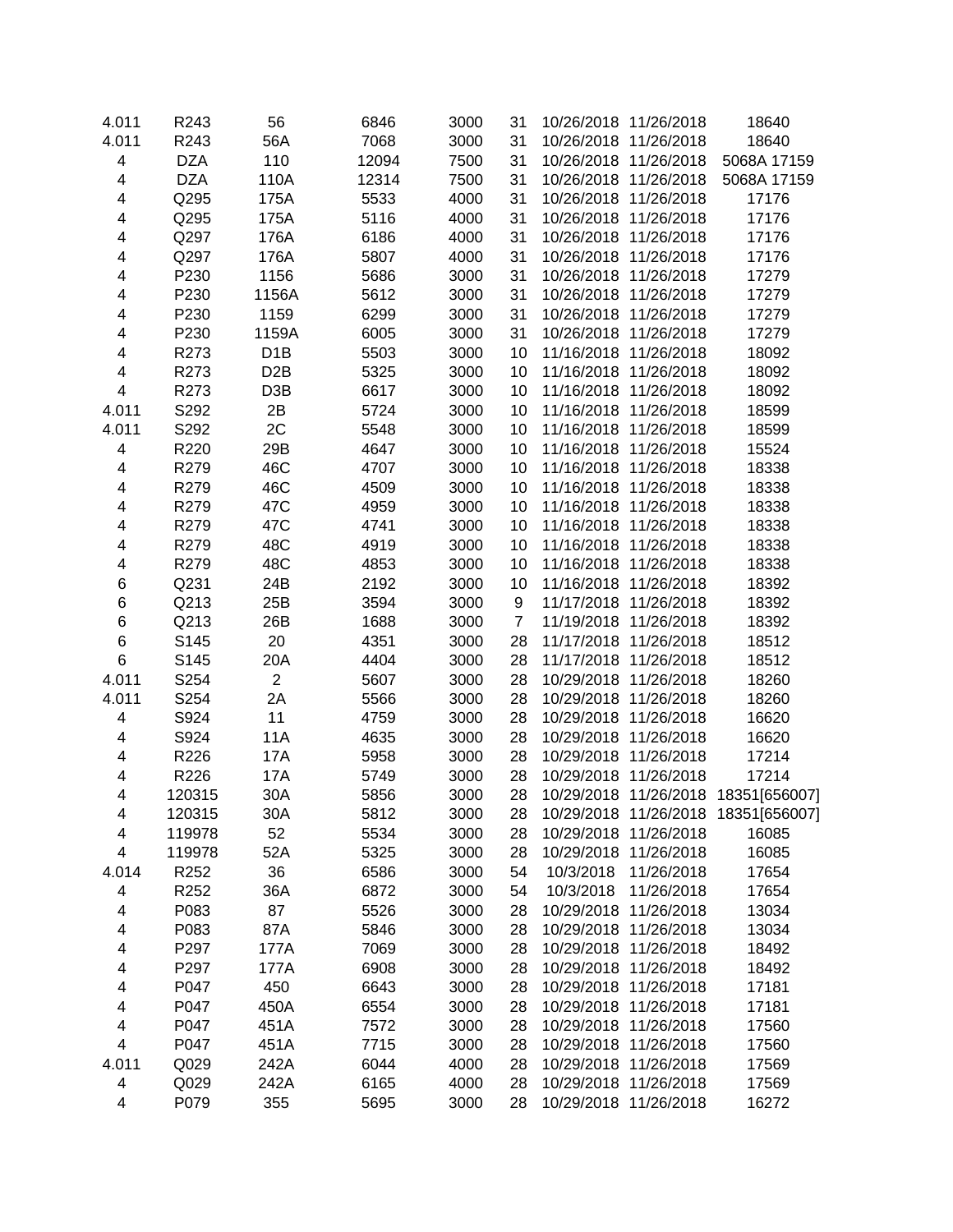| 4     | P079             | 355A           | 6604  | 3000 | 28             | 10/29/2018 11/26/2018 |                       | 16272   |
|-------|------------------|----------------|-------|------|----------------|-----------------------|-----------------------|---------|
| 4     | P922             | 228            | 4885  | 3000 | 28             | 10/29/2018            | 11/26/2018            | 16458   |
| 4     | P922             | 228A           | 4877  | 3000 | 28             | 10/29/2018            | 11/26/2018            | 16458   |
| 4.011 | S231             | $\overline{2}$ | 4983  | 3000 | 29             | 10/29/2018            | 11/27/2018            | 18425   |
| 4.011 | S231             | 2A             | 5501  | 3000 | 29             | 10/29/2018            | 11/27/2018            | 18425   |
| 4     | S003             | 2ARB           | 11332 | 5000 | 29             | 10/29/2018            | 11/27/2018            | 18483   |
| 4     | S003             | 2ARB           | 12140 | 5000 | 29             | 10/29/2018            | 11/27/2018            | 18483   |
| 4     | DB1601           | 6              | 7509  | 3000 | 29             | 10/29/2018            | 11/27/2018            | 18438   |
| 4     | DB1601           | 6A             | 7183  | 3000 | 29             |                       | 10/29/2018 11/27/2018 | 18438   |
| 4     | Q346             | W <sub>6</sub> | 6477  | 3000 | 29             |                       | 10/29/2018 11/27/2018 | 17458   |
| 4     | Q346             | W6A            | 6171  | 3000 | 29             |                       | 10/29/2018 11/27/2018 | 17458   |
| 4     | 121917           | $\overline{7}$ | 8182  | 3000 | 29             |                       | 10/29/2018 11/27/2018 | 18588   |
| 4     | 121917           | 7A             | 8219  | 3000 | 29             | 10/29/2018 11/27/2018 |                       | 18588   |
| 4     | R317             | 11             | 6960  | 3000 | 29             | 10/29/2018 11/27/2018 |                       | 16365   |
| 4     | R317             | 11A            | 6727  | 3000 | 29             | 10/29/2018 11/27/2018 |                       | 16365   |
| 4.008 | S160             | 14A            | 4929  | 3000 | 29             | 10/29/2018 11/27/2018 |                       | 18440   |
| 4.008 | S160             | 14A            | 4526  | 3000 | 29             | 10/29/2018 11/27/2018 |                       | 18440   |
| 4     | 118978           | 15A            | 5484  | 3000 | 31             |                       | 10/27/2018 11/27/2018 | 19402TN |
| 4     | 118978           | 15A            | 6047  | 3000 | 31             | 10/27/2018            | 11/27/2018            | 19402TN |
| 4     | R275             | 20A            | 4544  | 3000 | 31             | 10/27/2018            | 11/27/2018            | 18387   |
| 4     | R275             | 20A            | 4614  | 3000 | 31             | 10/27/2018            | 11/27/2018            | 18387   |
| 6     | Q231             | 16             | 3982  | 3000 | 29             | 10/29/2018            | 11/27/2018            | 18392   |
| 6     | Q231             | 16A            | 4037  | 3000 | 29             | 10/29/2018            | 11/27/2018            | 18392   |
| 4     | Q346             | R36            | 5635  | 3000 | 29             | 10/29/2018            | 11/27/2018            | 17458   |
| 4     | Q346             | <b>R36A</b>    | 5477  | 3000 | 29             |                       | 10/29/2018 11/27/2018 | 17458   |
| 4     | R279             | 44A            | 5749  | 3000 | 29             |                       | 10/29/2018 11/27/2018 | 18338   |
| 4     | R279             | 44A            | 6200  | 3000 | 29             |                       | 10/29/2018 11/27/2018 | 18338   |
| 4.014 | S127             | 69             | 7404  | 3000 | 29             |                       | 10/29/2018 11/27/2018 | 18355   |
| 4.014 | S127             | 69A            | 6973  | 3000 | 29             |                       | 10/29/2018 11/27/2018 | 18355   |
| 4     | N383             | 162            | 3968  | 3000 | 29             |                       | 10/29/2018 11/27/2018 |         |
| 4     | N383             | 162A           | 4171  | 3000 | 29             |                       | 10/29/2018 11/27/2018 |         |
| 4     | Q076             | 289A           | 4363  | 3000 | 29             | 10/29/2018            | 11/27/2018            | 18527   |
| 4     | Q076             | 289A           | 4287  | 3000 | 29             | 10/29/2018            | 11/27/2018            | 18527   |
| 4     | S233             | 300            | 8585  | 3000 | 29             | 10/29/2018            | 11/27/2018            | 17584   |
| 4     | S233             | 300A           | 8679  | 3000 | 29             | 10/29/2018            | 11/27/2018            | 17584   |
| 4     | Q030             | 331A           | 3780  | 3000 | 29             | 10/29/2018 11/27/2018 |                       | 17679   |
| 4     | Q030             | 331A           | 3688  | 3000 | 29             | 10/29/2018 11/27/2018 |                       | 17679   |
| 4     | P230             | 1158           | 5563  | 3000 | 29             | 10/29/2018 11/27/2018 |                       | 17279   |
| 4     | P230             | 1158A          | 5357  | 3000 | 29             |                       | 10/29/2018 11/27/2018 | 17279   |
| 4     | P230             | 1161           | 4198  | 3000 | 29             |                       | 10/29/2018 11/27/2018 | 17279   |
| 4     | P230             | 1161A          | 4291  | 3000 | 29             |                       | 10/29/2018 11/27/2018 | 17279   |
| 4     | R273             | 74B            | 5168  | 3000 | $\overline{7}$ |                       | 11/20/2018 11/27/2018 | 18094   |
| 6     | Q213             | 27B            | 2878  | 3000 | 7              |                       | 10/29/2018 11/27/2018 | 18392   |
| 4.011 | S274             | $\overline{c}$ | 4690  | 3000 | 28             | 10/29/2018 11/27/2018 |                       | 18179   |
| 4.011 | S274             | 2A             | 4754  | 3000 | 28             | 10/29/2018 11/27/2018 |                       | 18179   |
| 4     | R252             | 44             | 5485  | 3000 | 28             | 10/29/2018 11/27/2018 |                       | 17654   |
| 4.011 | R252             | 44A            | 5308  | 3000 | 28             | 10/29/2018 11/27/2018 |                       | 17654   |
| 4     | R252             | 45             | 4740  | 3000 | 28             | 10/29/2018 11/27/2018 |                       | 17654   |
| 4     | R <sub>252</sub> | 45A            | 4752  | 3000 | 28             | 10/29/2018 11/27/2018 |                       | 17654   |
| 4     | R279             | 45A            | 6077  | 3000 | 28             | 10/29/2018 11/27/2018 |                       | 18338   |
| 4     | R279             | 45A            | 5908  | 3000 | 28             | 10/29/2018 11/27/2018 |                       | 18338   |
| 4     | R272             | V64            | 4883  | 3000 | 28             | 10/29/2018 11/27/2018 |                       | 17612   |
|       |                  |                |       |      |                |                       |                       |         |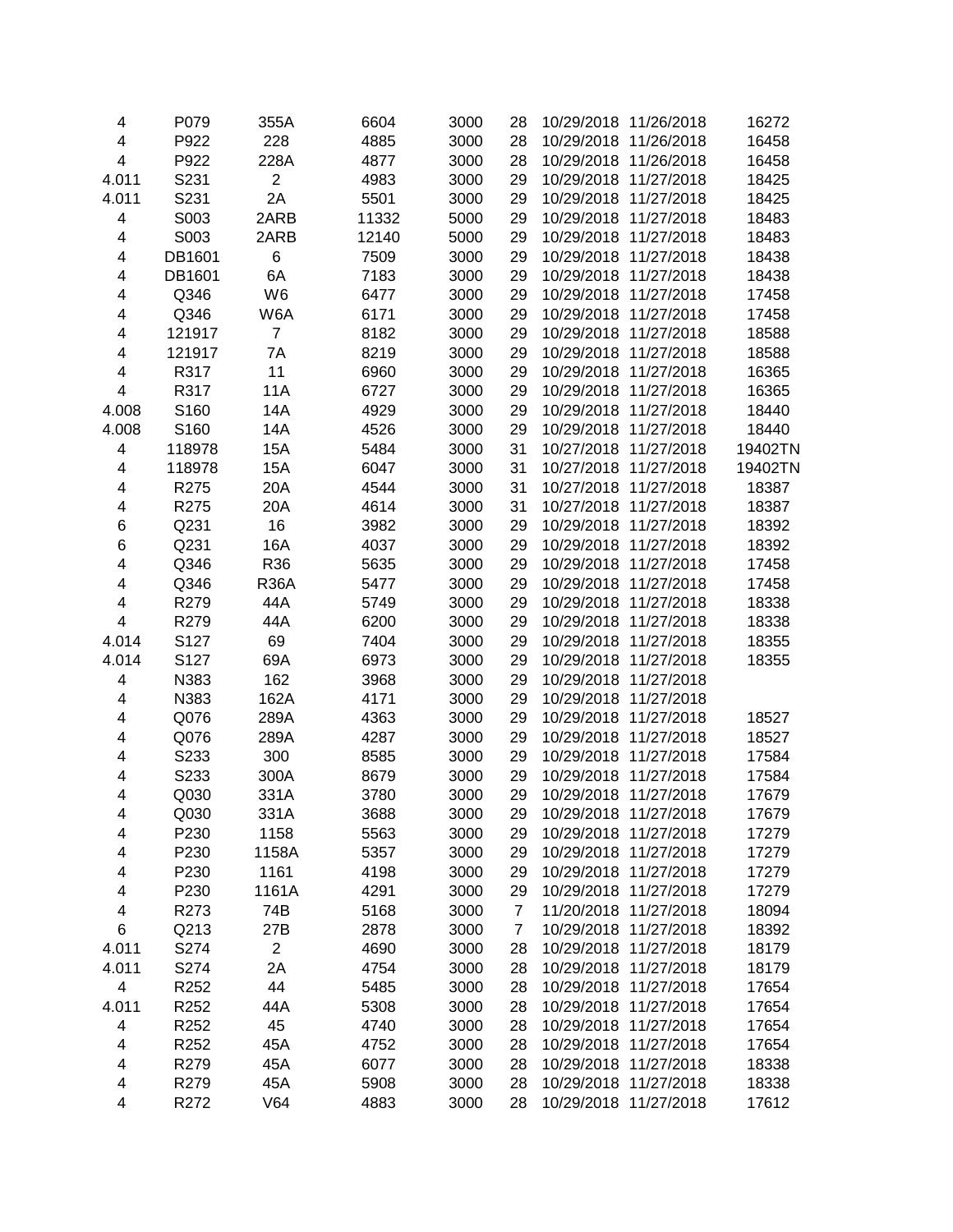| 4     | R272         | V64A           | 5092         | 3000         | 28             | 10/29/2018 11/27/2018               | 17612          |
|-------|--------------|----------------|--------------|--------------|----------------|-------------------------------------|----------------|
| 4     | R292         | 94             | 9905         | 3000         | 28             | 10/29/2018 11/27/2018               | 17329          |
| 4     | R292         | 94A            | 9808         | 3000         | 28             | 10/29/2018 11/27/2018               | 17329          |
| 4.008 | Q297         | 178A           | 5451         | 3000         | 28             | 10/29/2018<br>11/27/2018            | 16475          |
| 4.008 | Q297         | 178A           | 5715         | 3000         | 28             | 10/29/2018 11/27/2018               | 16475          |
| 4     | Q297         | 179A           | 4566         | 3000         | 28             | 10/29/2018 11/27/2018               | 16475          |
| 4     | Q297         | 179A           | 4607         | 3000         | 28             | 10/29/2018 11/27/2018               | 16475          |
| 4     | Q233         | 216            | 8408         | 3000         | 28             | 10/30/2018 11/27/2018               | 18596          |
| 4     | Q233         | 216A           | 7604         | 3000         | 28             | 10/30/2018 11/27/2018               | 18596          |
| 4     | Q233         | 217            | 8577         | 3000         | 28             | 10/30/2018 11/27/2018               | 18596          |
| 4     | Q233         | 217A           | 8358         | 3000         | 28             | 10/30/2018 11/27/2018               | 18596          |
| 4     | R078         | 10             | 5033         | 3000         | 28             | 10/30/2018 11/27/2018               | 18529          |
| 4     | R078         | 10A            | 4721         | 3000         | 28             | 10/30/2018 11/27/2018               | 18529          |
| 4     | DB1601       | $\overline{7}$ | 7884         | 3000         | 28             | 10/30/2018 11/27/2018               | 18438          |
| 4     | DB1601       | 7A             | 7540         | 3000         | 28             | 10/30/2018 11/27/2018               | 18438          |
| 4.011 | S936         | 11             | 5558         | 3000         | 28             | 10/30/2018 11/27/2018               | 18558          |
| 4.011 | S936         | 11A            | 4932         | 3000         | 28             | 10/30/2018 11/27/2018               | 18558          |
| 4     | R274         | 19             | 4244         | 3000         | 28             | 10/30/2018 11/27/2018               | 18326          |
| 4     | R274         | 19A            | 4054         | 3000         | 28             | 10/30/2018 11/27/2018               | 18326          |
| 6     | R295         | 20A            | 4981         | 3000         | 28             | 10/30/2018 11/27/2018               | 18270          |
| 6     | R295         | 20A            | 4613         | 3000         | 28             | 11/27/2018<br>10/30/2018            | 18270          |
| 4     | R321         | 38             | 4646         | 3000         | 28             | 10/30/2018<br>11/27/2018            | 18290          |
| 4     | R321         | 38A            | 4438         | 3000         | 28             | 10/30/2018<br>11/27/2018            | 18290          |
| 4     | S182         | 4ARK           | 13070        | 7000         | 28             | 10/30/2018 11/27/2018               | 18800          |
| 4     | S182         | 4ARK           | 14106        | 7000         | 28             | 10/30/2018 11/27/2018               | 18800          |
| 4     | S251         | 1              | 6406         | 3000         | 28             | 10/30/2018 11/27/2018               | 17587          |
| 4     | S251         | 1A             | 6511         | 3000         | 28             | 10/30/2018 11/27/2018               | 17587          |
| 4.014 | R259         | 8A             | 5709         | 3000         | 28             | 10/30/2018 11/27/2018               | 17693          |
| 4     | R259         | 8A             | 5946         | 3000         | 28             | 10/30/2018 11/27/2018               | 17693          |
| 4     | R260         | IR92A          | 7276         | 3000         | 28             | 10/30/2018 11/27/2018               | 18293          |
| 4     | R260         | IR92B          | 7177         | 3000         | 28             | 10/30/2018 11/27/2018               | 18293          |
| 4     | R260         | IR92C          | 6859         | 3000         | 28             | 10/30/2018 11/27/2018               | 18293          |
| 4     | R260         | IR92D          | 6797         | 3000         | 28             | 10/30/2018 11/27/2018               | 18293          |
| 4     | R343         | 16             | 4719         | 3000         | 28             | 10/30/2018 11/27/2018               |                |
| 4     |              |                |              |              |                | 10/30/2018 11/27/2018               | 17612          |
| 4     | R343<br>R280 | 16A            | 4508<br>4696 | 3000<br>3000 | 28<br>28       | 10/30/2018 11/27/2018               | 17612<br>15498 |
|       | R280         | 23             |              |              |                |                                     |                |
| 4     |              | 23A            | 4680         | 3000         | 28             | 10/30/2018 11/27/2018<br>11/27/2018 | 15498          |
| 4     | R273         | 71             | 6520         | 3000         | 28             | 10/30/2018                          | 18094          |
| 4     | R273         | 71A            | 7400         | 3000         | 28             | 10/30/2018 11/27/2018               | 18094          |
| 4.011 | N383         | 163            | 6299         | 3000         | 28             | 10/30/2018 11/27/2018               |                |
| 4     | N383         | 163A           | 6522         | 3000         | 28             | 10/30/2018 11/27/2018               |                |
| 4     | Q076         | 290A           | 4874         | 3000         | 28             | 10/30/2018 11/27/2018               | 18527          |
| 4     | Q076         | 290A           | 4930         | 3000         | 28             | 10/30/2018 11/27/2018               | 18527          |
| 4     | S233         | 301            | 7386         | 3000         | 28             | 10/30/2018 11/27/2018               | 17584          |
| 4     | S233         | 301A           | 6963         | 3000         | 28             | 10/30/2018 11/27/2018               | 17584          |
| 4     | P047         | 452A           | 5808         | 3000         | 28             | 10/30/2018 11/27/2018               | 17560          |
| 4     | P047         | 452A           | 5638         | 3000         | 28             | 10/30/2018 11/27/2018               | 17560          |
| 4     | P047         | 453A           | 7410         | 3000         | 28             | 10/30/2018 11/27/2018               | 17581          |
| 4     | P047         | 453A           | 7574         | 3000         | 28             | 10/30/2018 11/27/2018               | 17581          |
| 4     | S032         | 8C             | 3441         | 3000         | $\overline{7}$ | 11/21/2018 11/28/2018               | 16440          |
| 4     | R273         | 75B            | 3186         | 3000         | 7              | 11/21/2018 11/28/2018               | 18094          |
| 4     | R273         | 76B            | 4531         | 3000         | 7              | 11/21/2018 11/28/2018               | 18094          |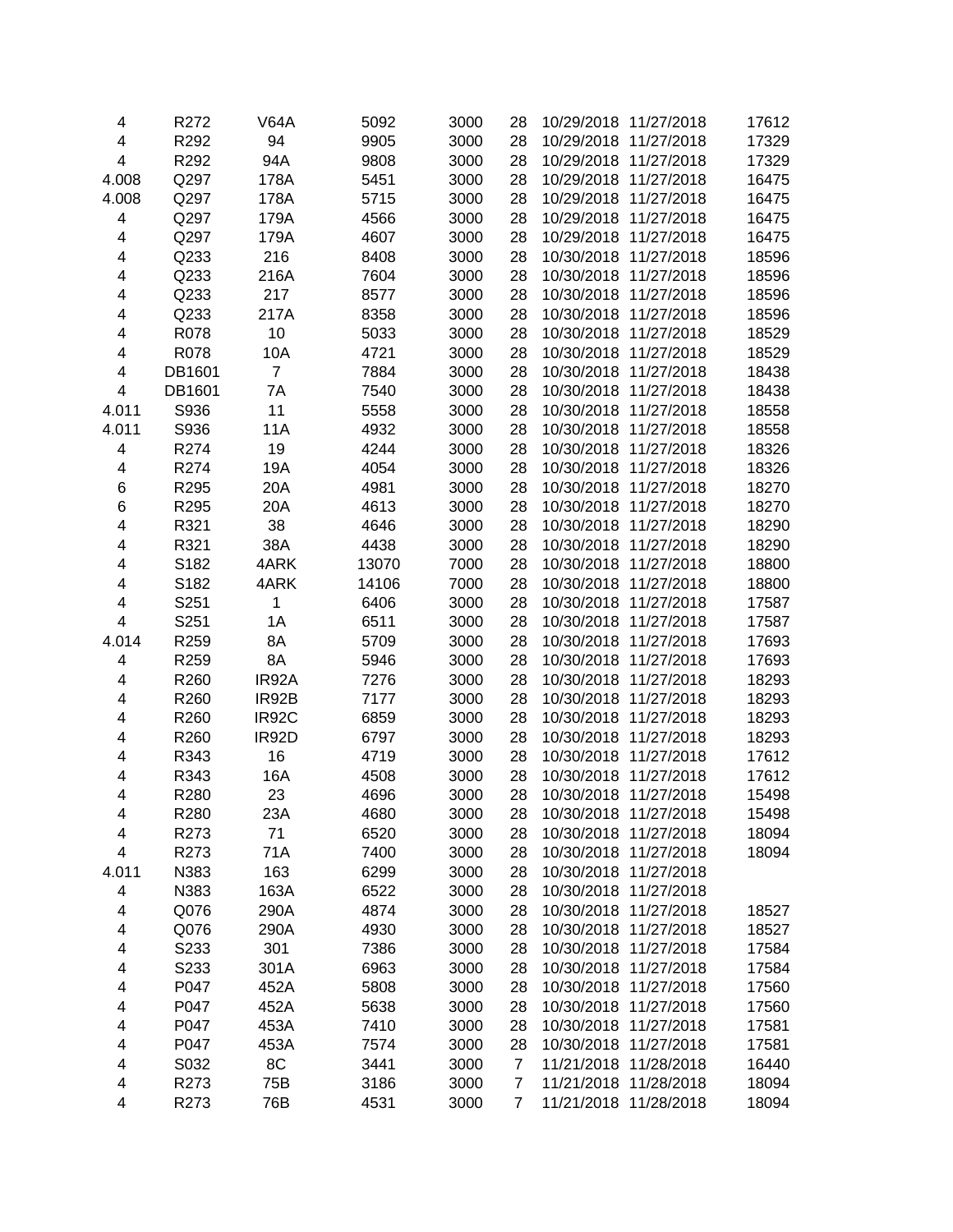| 4.011 | S <sub>262</sub> | $\mathbf{1}$     | 5602  | 3000  | 28             | 10/31/2018 11/28/2018 | 16358  |
|-------|------------------|------------------|-------|-------|----------------|-----------------------|--------|
| 4.011 | S262             | 1A               | 5654  | 3000  | 28             | 10/31/2018 11/28/2018 | 16358  |
| 4     | S257             | $\overline{2}$   | 8109  | 3500  | 28             | 10/31/2018 11/28/2018 | 17390  |
| 4     | S257             | 2A               | 9642  | 3500  | 28             | 10/31/2018 11/28/2018 | 17390  |
| 4     | S257             | 2B               | 9218  | 3500  | 28             | 10/31/2018 11/28/2018 | 17390  |
| 4     | S257             | 2C               | 7624  | 3500  | 28             | 10/31/2018 11/28/2018 | 17390  |
| 4     | S229             | 4A               | 5419  | 3000  | 28             | 10/31/2018 11/28/2018 | 18185  |
| 4     | S229             | 4A               | 5154  | 3000  | 28             | 10/31/2018 11/28/2018 | 18185  |
| 4     | DB1601           | 8                | 6861  | 3000  | 28             | 10/31/2018 11/28/2018 | 18438  |
| 4     | DB1601           | 8A               | 6918  | 3000  | 28             | 10/31/2018 11/28/2018 | 18438  |
| 4     | R078             | 11               | 5319  | 3000  | 28             | 10/31/2018 11/28/2018 | 18329  |
| 4     | R078             | 11A              | 5598  | 3000  | 28             | 10/31/2018 11/28/2018 | 18329  |
| 4.014 | S924             | 12               | 7315  | 3000  | 28             | 10/31/2018 11/28/2018 | 16620  |
| 4.014 | S924             | 12A              | 7341  | 3000  | 28             | 10/31/2018 11/28/2018 | 16620  |
| 4     | R246             | 15               | 7191  | 3000  | 28             | 10/31/2018 11/28/2018 | 17639  |
| 4     | R246             | 15A              | 6790  | 3000  | 28             | 10/31/2018 11/28/2018 | 17639  |
| 4     | Q213             | 17               | 6970  | 3000  | 28             | 10/31/2018 11/28/2018 | 18646  |
|       |                  |                  |       |       |                | 10/31/2018 11/28/2018 |        |
| 4     | Q213             | 17A              | 6593  | 3000  | 28             |                       | 18646  |
| 4     | R220             | 17               | 4592  | 3000  | 28             | 10/31/2018 11/28/2018 | 15524  |
| 4     | R220             | 17A              | 4809  | 3000  | 28             | 10/31/2018 11/28/2018 | 15524  |
| 4     | R252             | 46               | 5129  | 3000  | 28             | 10/31/2018 11/28/2018 | 17654  |
| 4     | R252             | 46A              | 5430  | 3000  | 28             | 10/31/2018 11/28/2018 | 17654  |
| 4     | R273             | 72               | 7482  | 3000  | 28             | 10/31/2018 11/28/2018 | 18094  |
| 4     | R273             | 72A              | 7139  | 3000  | 28             | 10/31/2018 11/28/2018 | 18094  |
| 4.011 | P083             | 88               | 7029  | 3000  | 28             | 10/31/2018 11/28/2018 | 13034  |
| 4.011 | P083             | 88A              | 6544  | 3000  | 28             | 10/31/2018 11/28/2018 | 13034  |
| 4     | R260             | EE93A            | 4951  | 3000  | 28             | 10/31/2018 11/28/2018 | 18437  |
| 4     | R260             | EE93B            | 4828  | 3000  | 28             | 10/31/2018 11/28/2018 | 18437  |
| 4     | Q292             | 95               | 8659  | 3000  | 28             | 10/31/2018 11/28/2018 | 17329  |
| 4     | Q292             | 95A              | 8759  | 3000  | 28             | 10/31/2018 11/28/2018 | 17329  |
| 4     | R272             | D <sub>103</sub> | 6356  | 3000  | 28             | 10/31/2018 11/28/2018 | 16380  |
| 4     | R272             | D103A            | 6449  | 3000  | 28             | 10/31/2018 11/28/2018 | 16380  |
| 4     | <b>DZA</b>       | 112              | 12200 | 10000 | 28             | 10/31/2018 11/28/2018 | 5068A  |
| 4     | <b>DZA</b>       | 112A             | 11246 | 10000 | 28             | 10/31/2018 11/28/2018 | 5068A  |
| 4     | DB1601           | 11B              | 3212  | 3000  | $\overline{7}$ | 11/17/2018 11/28/2018 | 18438  |
| 4     | R220             | 20 <sub>B</sub>  | 3789  | 3000  | 8              | 11/20/2018 11/28/2018 | 15524  |
| 4     | Q176             | 177A             | 3692  | 3000  | 28             | 10/31/2018 11/28/2018 | 162225 |
| 4     | Q176             | 177A             | 4387  | 3000  | 28             | 10/31/2018 11/28/2018 | 162225 |
| 4.014 | Q297             | 180A             | 5741  | 3000  | 28             | 10/31/2018 11/28/2018 | 16475  |
| 4.014 | Q297             | 180A             | 5712  | 3000  | 28             | 10/31/2018 11/28/2018 | 16475  |
| 4     | Q297             | 181A             | 5841  | 3000  | 28             | 10/31/2018 11/28/2018 | 16475  |
| 4     | Q297             | 181A             | 5805  | 3000  | 28             | 10/31/2018 11/28/2018 | 16475  |
| 4     | Q030             | 332A             | 5252  | 3000  | 28             | 10/31/2018 11/28/2018 | 17679  |
| 4     | Q030             | 332A             | 5159  | 3000  | 28             | 10/31/2018 11/28/2018 | 17679  |
| 4     | P0079            | 356              | 5311  | 3000  | 28             | 10/31/2018 11/28/2018 | 16272  |
| 4     | P0079            | 356A             | 5424  | 3000  | 28             | 10/31/2018 11/28/2018 | 16272  |
| 4     | P047             | 454A             | 7890  | 3000  | 28             | 10/31/2018 11/28/2018 | 17560  |
| 4     | P047             | 454A             | 7668  | 3000  | 28             | 10/31/2018 11/28/2018 | 17560  |
| 4     | P047             | 455A             | 7216  | 3000  | 28             | 10/31/2018 11/28/2018 | 17181  |
| 4     | P047             | 455A             |       | 3000  |                | 10/31/2018 11/28/2018 |        |
| 4     | P230             | 1162             | 7125  |       | 28             | 10/31/2018 11/28/2018 | 17181  |
|       |                  |                  | 5931  | 3000  | 28             |                       | 17279  |
| 4     | P230             | 1162A            | 5699  | 3000  | 28             | 10/31/2018 11/28/2018 | 17279  |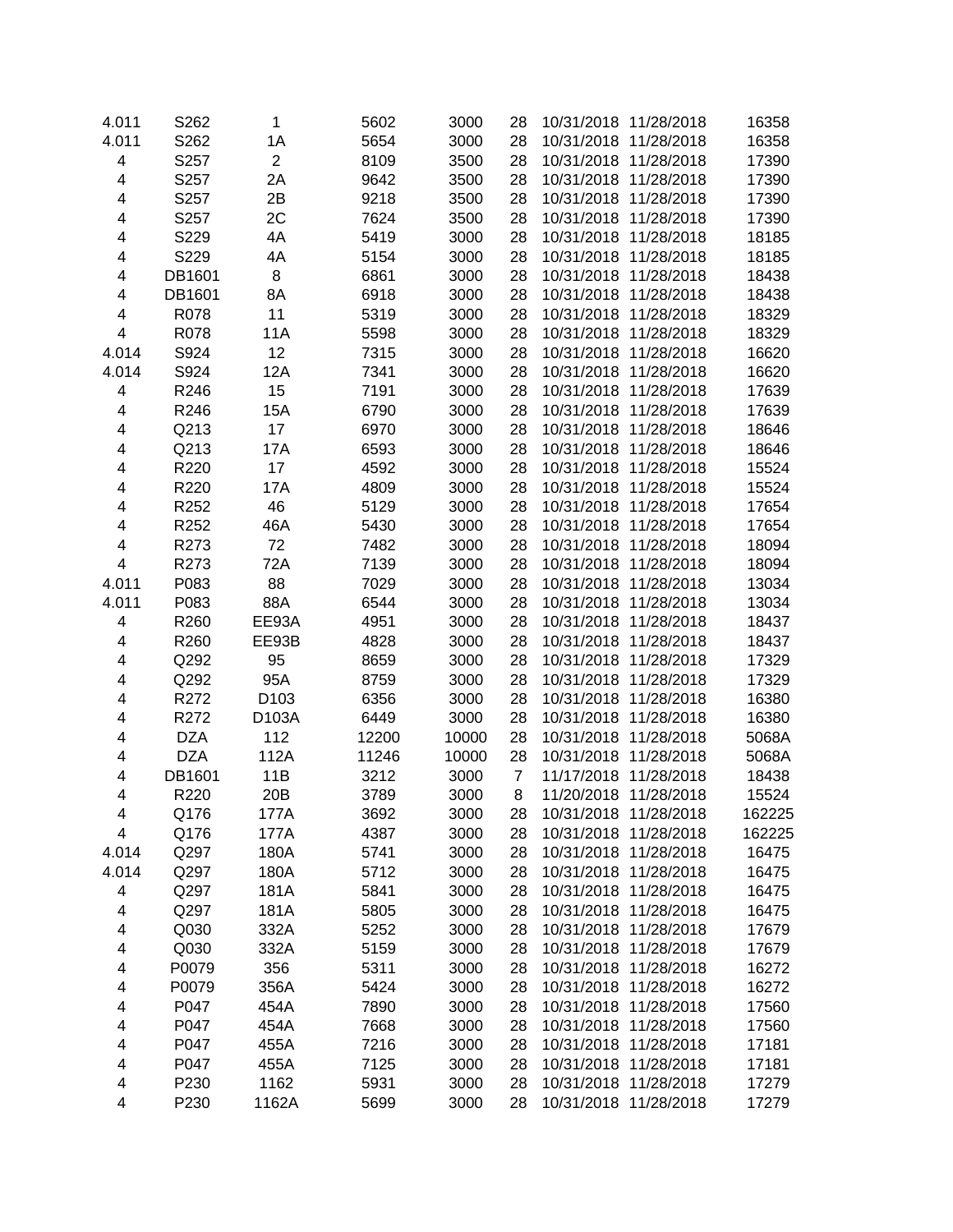| 4                       | S010   | 1A               | 4329          | 3000 | 28 | 11/1/2018  | 11/29/2018 | 17706          |
|-------------------------|--------|------------------|---------------|------|----|------------|------------|----------------|
| $\overline{\mathbf{4}}$ | S010   | 1A               | 3971          | 3000 | 28 | 11/1/2018  | 11/29/2018 | 17706          |
| 4.008                   | S234   | 1A               | 4543          | 3000 | 28 | 11/1/2018  | 11/29/2018 | 18650          |
| 4.008                   | S234   | 1A               | 4514          | 3000 | 28 | 11/1/2018  | 11/29/2018 | 18650          |
| 4                       | 120315 | 31A              | 8337          | 3000 | 28 | 11/1/2018  | 11/29/2018 | 18350[620025]  |
| 4                       | 120315 | 31A              | 7913          | 3000 | 28 | 11/1/2018  | 11/29/2018 | 18350[620025]  |
| 4                       | R252   | 47               | 6905          | 3000 | 28 | 11/1/2018  | 11/29/2018 | 17654          |
| 4                       | R252   | 47A              | 7002          | 3000 | 28 | 11/1/2018  | 11/29/2018 | 17654          |
| 4                       | Q076   | 178A             | 7765          | 3000 | 28 | 11/1/2018  | 11/29/2018 | 162225         |
| 4                       | Q076   | 178A             | 7167          | 3000 | 28 | 11/1/2018  | 11/29/2018 | 162225         |
| 4                       | Q297   | 182A             | 5570          | 3000 | 28 | 11/1/2018  | 11/29/2018 | 16475          |
| 4                       | Q297   | 182A             | 5371          | 3000 | 28 | 11/1/2018  | 11/29/2018 | 16475          |
| 4                       | Q076   | 294A             | 5656          | 3000 | 28 | 11/1/2018  | 11/29/2018 | 17560          |
| 4                       | Q297   | 182A             | 5590          | 3000 | 28 | 11/1/2018  | 11/29/2018 | 16475          |
| 4                       | Q030   | 333A             | 4276          | 3000 | 28 | 11/1/2018  | 11/29/2018 | 17679          |
| 4                       | Q030   | 333A             | 4530          | 3000 | 28 | 11/1/2018  | 11/29/2018 | 17679          |
| 4                       | S262   | 2C               | 6380          | 3000 | 14 | 11/16/2018 | 11/30/2018 | 16370          |
| 4                       | S292   | 2D               | 5878          | 3000 | 14 | 11/16/2018 | 11/30/2018 | 18599          |
| 4                       | S292   | 2E               | 5434          | 3000 | 14 | 11/16/2018 | 11/30/2018 | 18599          |
| 6                       | Q213   | 24C              | 2347          | 3000 | 14 | 11/16/2018 | 11/30/2018 | 18392          |
| 6                       | R295   | 21A              | 5335          | 3000 | 28 | 11/2/2018  | 11/30/2018 | 18270          |
| $\,6$                   | R295   | 21A              | 5674          | 3000 | 28 | 11/2/2018  | 11/30/2018 | 18270          |
| 4.011                   | S292   | 1                | 5883          | 3000 | 28 | 11/2/2018  | 11/30/2018 | 18599          |
| 4.011                   | S292   | 1A               | 5679          | 3000 | 28 | 11/2/2018  | 11/30/2018 | 18599          |
| 4                       | S924   | 13               | 7218          | 3000 | 28 | 11/2/2018  | 11/30/2018 | 16620          |
| 4                       | S924   | 13A              | 7006          | 3000 | 28 | 11/2/2018  | 11/30/2018 | 16620          |
| 4                       | Q270   | 27               | 6126          | 3000 | 28 | 11/2/2018  | 11/30/2018 | 18641          |
| 4                       | Q270   | 27A              | 6531          | 3000 | 28 | 11/2/2018  | 11/30/2018 | 18641          |
| 4                       | R272   | D <sub>104</sub> | 6754          | 3000 | 28 | 11/2/2018  | 11/30/2018 | 16380          |
| 4                       | R272   | D104A            | 6412          | 3000 | 28 | 11/2/2018  | 11/30/2018 | 16380          |
| 4                       | S003   | 3ARB             | 12393         | 5000 | 28 | 11/2/2018  | 11/30/2018 | 18483          |
| 4                       | S003   | 3ARB             | 13274         | 5000 | 28 | 11/2/2018  | 11/30/2018 | 18483          |
| 4                       | S182   | 5ARK             | 13278         | 7000 | 28 | 11/2/2018  | 11/30/2018 | 18500          |
| 4                       | S182   | 5ARK             |               | 7000 | 28 | 11/2/2018  | 11/30/2018 | 18500          |
|                         | S010   | 2A               | 14537<br>4860 | 3000 | 28 | 11/2/2018  | 11/30/2018 |                |
| 4.008                   | S010   | 2A               |               | 3000 | 28 |            |            | 17706<br>17706 |
| 4.008                   |        |                  | 4833          |      |    | 11/2/2018  | 11/30/2018 | 18438          |
| 4                       | DB1601 | 9                | 6844          | 3000 | 28 | 11/2/2018  | 11/30/2018 |                |
| 4                       | DB1601 | 9A               | 6453          | 3000 | 28 | 11/2/2018  | 11/30/2018 | 18438          |
| 4                       | R317   | 12               | 6122          | 3000 | 28 | 11/2/2018  | 11/30/2018 | 16365          |
| 4                       | R317   | 12A              | 6640          | 3000 | 28 | 11/2/2018  | 11/30/2018 | 16365          |
| 4                       | S032   | 6                | 5635          | 3000 | 28 | 11/2/2018  | 11/30/2018 | 16440          |
| 4                       | S032   | 6A               | 5605          | 3000 | 28 | 11/2/2018  | 11/30/2018 | 16440          |
| 4                       | Q346   | W7               | 4988          | 3000 | 28 | 11/2/2018  | 11/30/2018 | 17458          |
| 4                       | Q346   | W7               | 5027          | 3000 | 28 | 11/2/2018  | 11/30/2018 | 17458          |
| 4                       | Q213   | 18               | 6156          | 3000 | 28 | 11/2/2018  | 11/30/2018 | 18646          |
| 4                       | Q213   | 18A              | 6210          | 3000 | 28 | 11/2/2018  | 11/30/2018 | 18646          |
| 4.008                   | Q024   | 13               | 6033          | 3000 | 28 | 11/2/2018  | 11/30/2018 | 18612          |
| 4.008                   | Q024   | 13A              | 6074          | 3000 | 28 | 11/2/2018  | 11/30/2018 | 18612          |
| 4                       | 150101 | 35A              | 6368          | 3000 | 28 | 11/2/2018  | 11/30/2018 | 17518          |
| 4                       | 150101 | 35B              | 6456          | 3000 | 28 | 11/2/2018  | 11/30/2018 | 17518          |
| 4                       | 150101 | 36A              | 6720          | 3000 | 28 | 11/2/2018  | 11/30/2018 | 17518          |
| 4                       | 150101 | 36B              | 6585          | 3000 | 28 | 11/2/2018  | 11/30/2018 | 17518          |